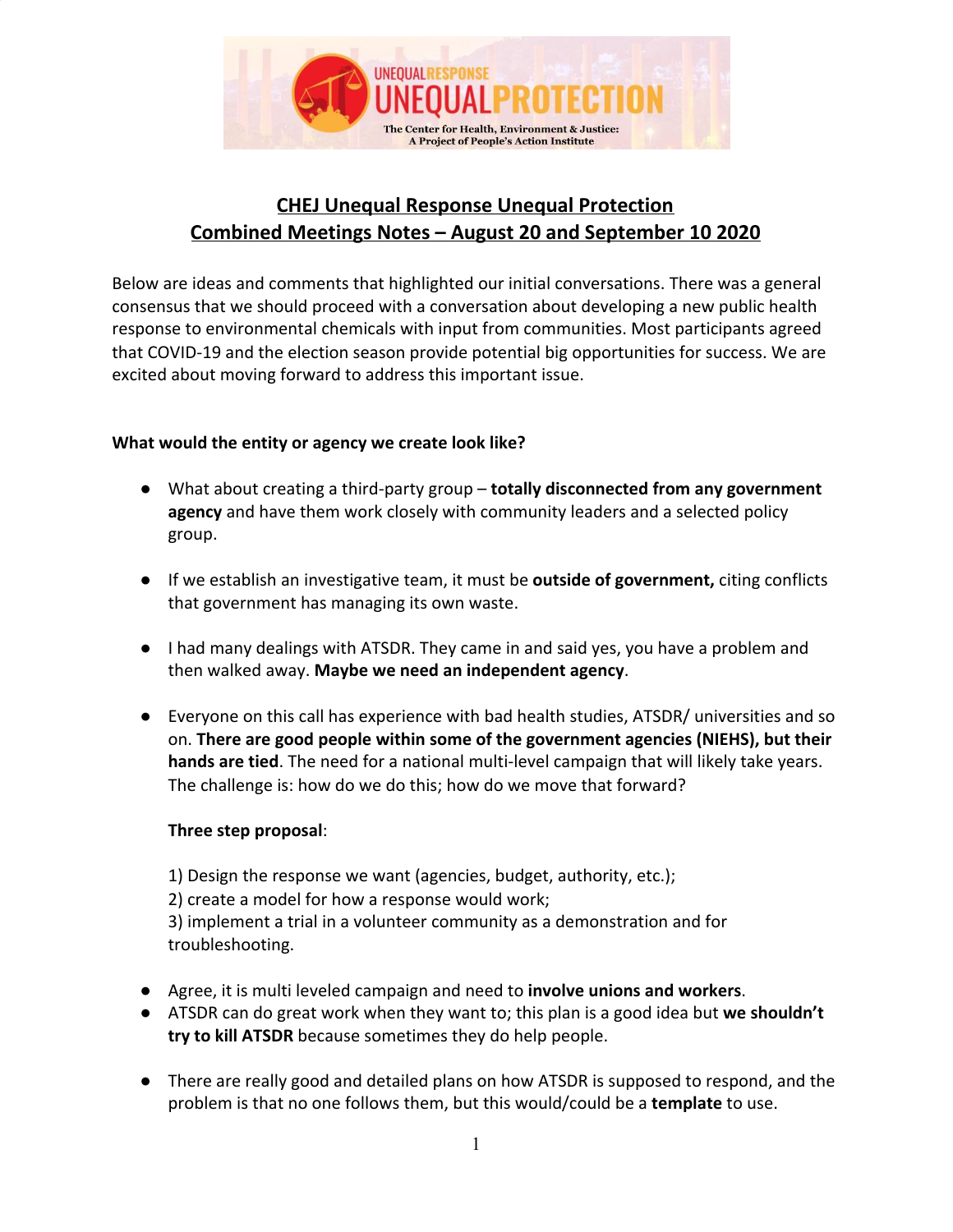### **What are general considerations to keep in mind based on our experience?**

- Our situation was different in that they came out and said yes, you could have been exposed and you could have been harmed. But there was **no follow-up after they said this and no guidelines** for where to go from there. And, it was afterwards so we couldn't protect ourselves. This is a great time for this campaign.
- Reminds me of an old study called Inconclusive by Design. Prevention is the ultimate goal including both acute and chronic problems. There is new science such as bio-markers. **We need to have conversations with scientists, but not forget the knowledge of our community people**. Children and workers are key to focus on.
- **The community needs to lead and control the data**. Remember government and universities work for us, and that's the way it should be. We need to be in control. Don't give anyone your voice.
- One big difference between infectious disease and a chemical exposure: **with a chemical exposure there's a responsible party**, and that's where all hell breaks loose.
- Cancer is a latent disease, so you don't have immediate symptoms like with infectious disease/food contamination, and this is a problem for detection and for proving to companies/governments what the cause is. We would also need **long-term follow up** that isn't necessary in infectious disease/food contamination.
- State and federal agencies (ATSDR in particular) have provided basically no help, even when they're alerted to problems.
- With COVID there's an **opportunity to pump money into public health infrastructure**.

#### **What are specific things we'd like to include?**

- Chemical plants are next to communities. The fence line community is especially affected. There should be a perimeter around these places **– a radius of safety** – that limits future exposures. We need **a ring of field monitors** around our community.
- When a place is determined to be impacted, **air monitors** should go up immediately and testing should be on-going. Samples could be split.
- I live in Chemical Valley where there's 20 miles of chemical plants. Many of the plants have shut down and today there aren't many jobs. The natural gas fracking industry is